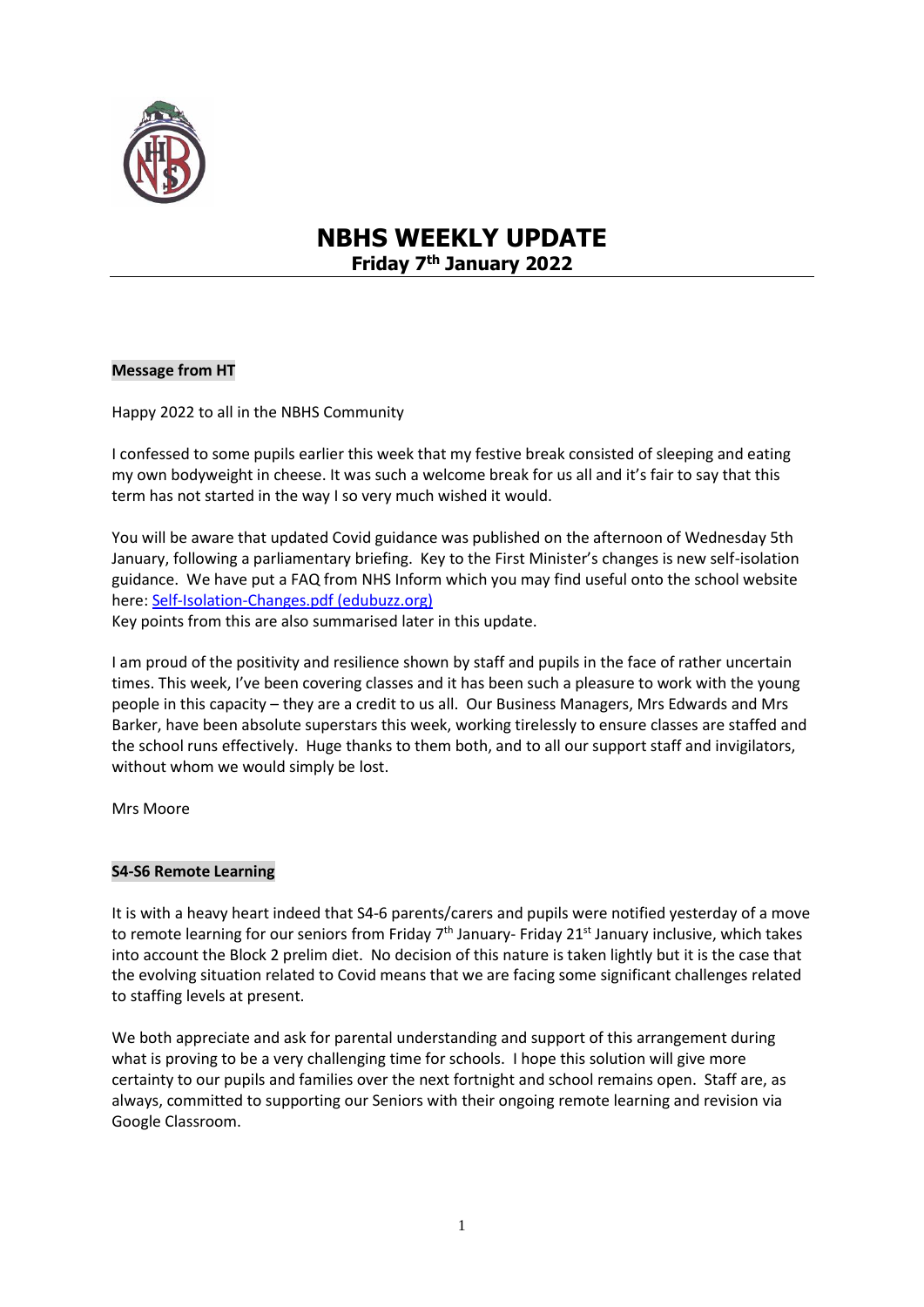Should any young person be unwell or need to self-isolate during the prelim block, please don't worry. When they are able to return to school, pupils should see their teacher to arrange to sit the assessment(s) they have missed.

# **Block 2 Prelim Diet**

Block 2 of our Senior Phase prelim diet will therefore run as planned on 10th January-24th January. (There are 2 papers on Friday 7th January, and pupils are aware if this applies to them.)

Wishing all seniors the very best of luck! Do your best - that's all we can ask.

In line with NBHS usual prelim procedures, please could young people come to prelims in dress code. This supports our community ethos and makes pupils easily identifiable when they are in the building.

# **College Courses**

Pupils who attend college courses have been contacted separately. These will continue as before with most running on-line. Pupils who are still attending college in person should come to school at lunchtime on Tuesdays and Thursdays for transport to college.

## **Senior Phase Information Evening**

These videos and presentations are now live and can be accessed on the school website at this link: <https://www.edubuzz.org/northberwickhigh/2021/12/02/senior-phase-virtual-information-evening/>

These will remain online for you to watch at a time that suits you.

Kind regards Mr Jones

## **Absent Pupils Accessing Learning**

We appreciate there is a need to ensure provision for learning is in place for young people selfisolating or awaiting PCR test results. As Google Classroom (GC) has been set up for every class, key powerpoints or topic overviews are being routinely posted in class spaces. Assignments and home learning are also often posted for young people to access. Pupils can give parents/carers permission to access Guardian Summaries.

**Please encourage your young person to check their Google Classrooms in the first instance.** We're keen to encourage pupils to do this, if they are able to, including if a parent/carer receives a homework notification.

It is not currently possible to post coverage of every individual lesson online – pupils are very welcome to see their teacher upon their return should they require additional support.

Wherever possible, and if there is a concern, parents should contact [communications@northberwickhigh.elcschool.org.uk](mailto:communications@northberwickhigh.elcschool.org.uk) so that their query can be forwarded to the appropriate member of the extended leadership team.

As with everything at the moment, please know we are doing our absolute best to meet needs within the context we must currently operate.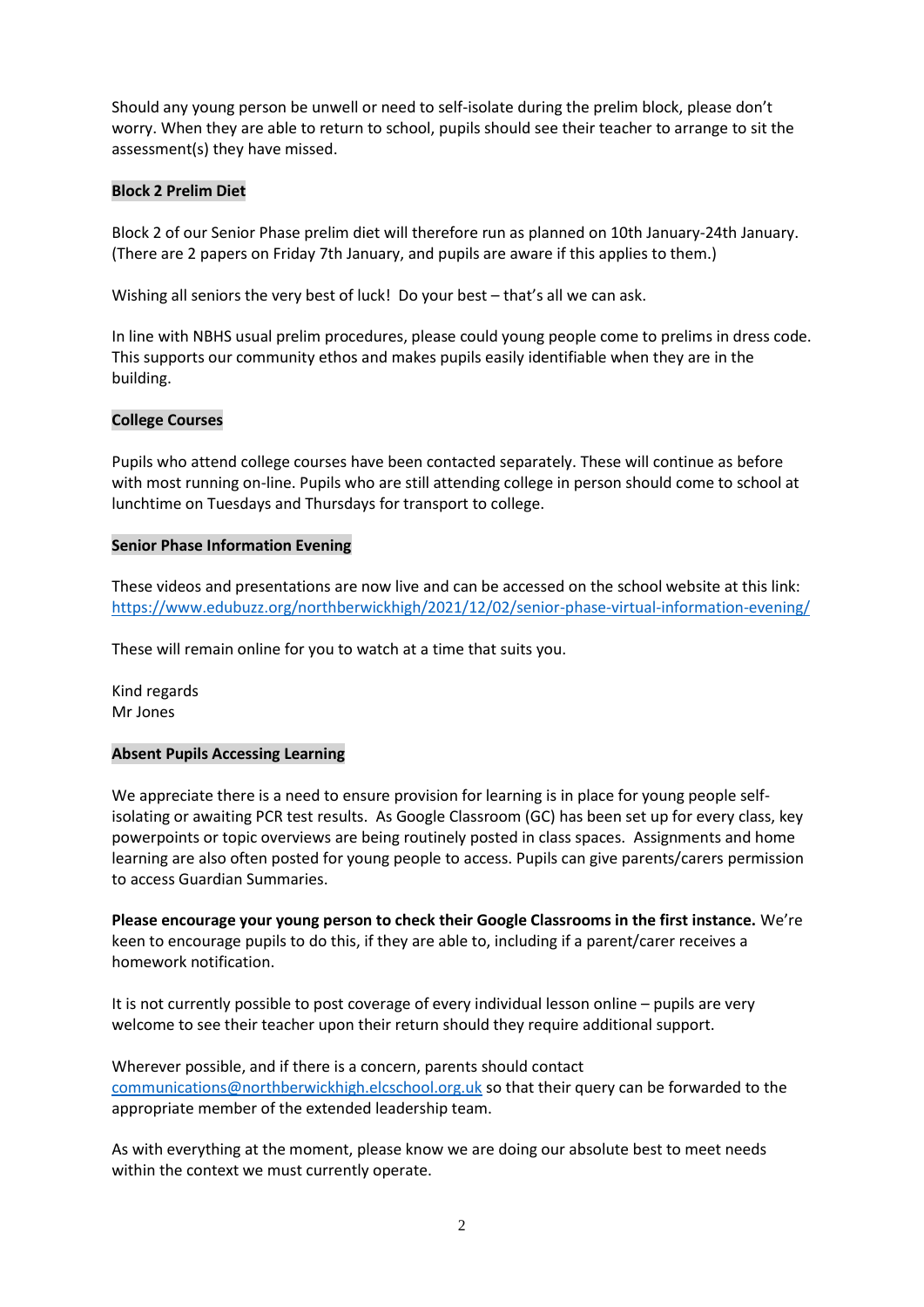Nationally, there are supplementary online learning offers available to all pupils as follows:

- The E-Sgoil online offer for Senior Phase learners can be accessed on GLOW and instructions for this are on our own school website: [https://www.edubuzz.org/northberwickhigh/wp](https://www.edubuzz.org/northberwickhigh/wp-content/blogs.dir/894/files/2020/10/GLOW-e-Sgoil-User-Guide-2020.pdf)[content/blogs.dir/894/files/2020/10/GLOW-e-Sgoil-User-Guide-2020.pdf](https://www.edubuzz.org/northberwickhigh/wp-content/blogs.dir/894/files/2020/10/GLOW-e-Sgoil-User-Guide-2020.pdf)
- For BGE learners, there are resources on West-OS, also accessed through GLOW the app will appear on the pupils' launch pad
- The National E-Learning Offer (NELO) can be accessed here: <https://education.gov.scot/nelo/> . This includes Learning Spaces for courses which can be accessed here:<https://www.thinglink.com/card/1421866155961745410>
- SCHOLAR resources for seniors can be found here:<https://scholar.hw.ac.uk/>

Please encourage young people who are well enough to do so, when isolating or awaiting PCR test results, to check these additional sources of support for their learning. They have been wellreceived by pupils and cover a large number of topics, themes and subjects.

## **Online learning resource**

An overview the various online learning resources that support pupils' home learning can be found on the school website: **'Learning at NBHS' main menu; 'Online learning resources' sub menu.** The presentation includes detail of Glow, e-Sgoil, West-OS and Scholar resources.

## **Library Books**

As we begin a new year and a new term, it would be very much appreciated if all pupils could have a search for any overdue school library books. We would also ask parents and carers to gently remind your young people that those books they borrow from the school library need to be returned, so that other young people within our community can read and enjoy the books too.

At present there are nearly **500 books** out on loan to pupils, which are at least a month past their due date. In many cases, these books were borrowed for reading over the first lockdown in April 2020, and contain a large number of popular titles.

Pupils are not charged overdue fines for items, and books can be returned to the school or to any local East Lothian public library branch. Find the opening times for your public library here: [https://www.eastlothian.gov.uk/info/210562/libraries/11907/locations\\_and\\_op](https://www.eastlothian.gov.uk/info/210562/libraries/11907/locations_and_opening_hours) [ening\\_hours](https://www.eastlothian.gov.uk/info/210562/libraries/11907/locations_and_opening_hours)

Miss Wilson

School Librarian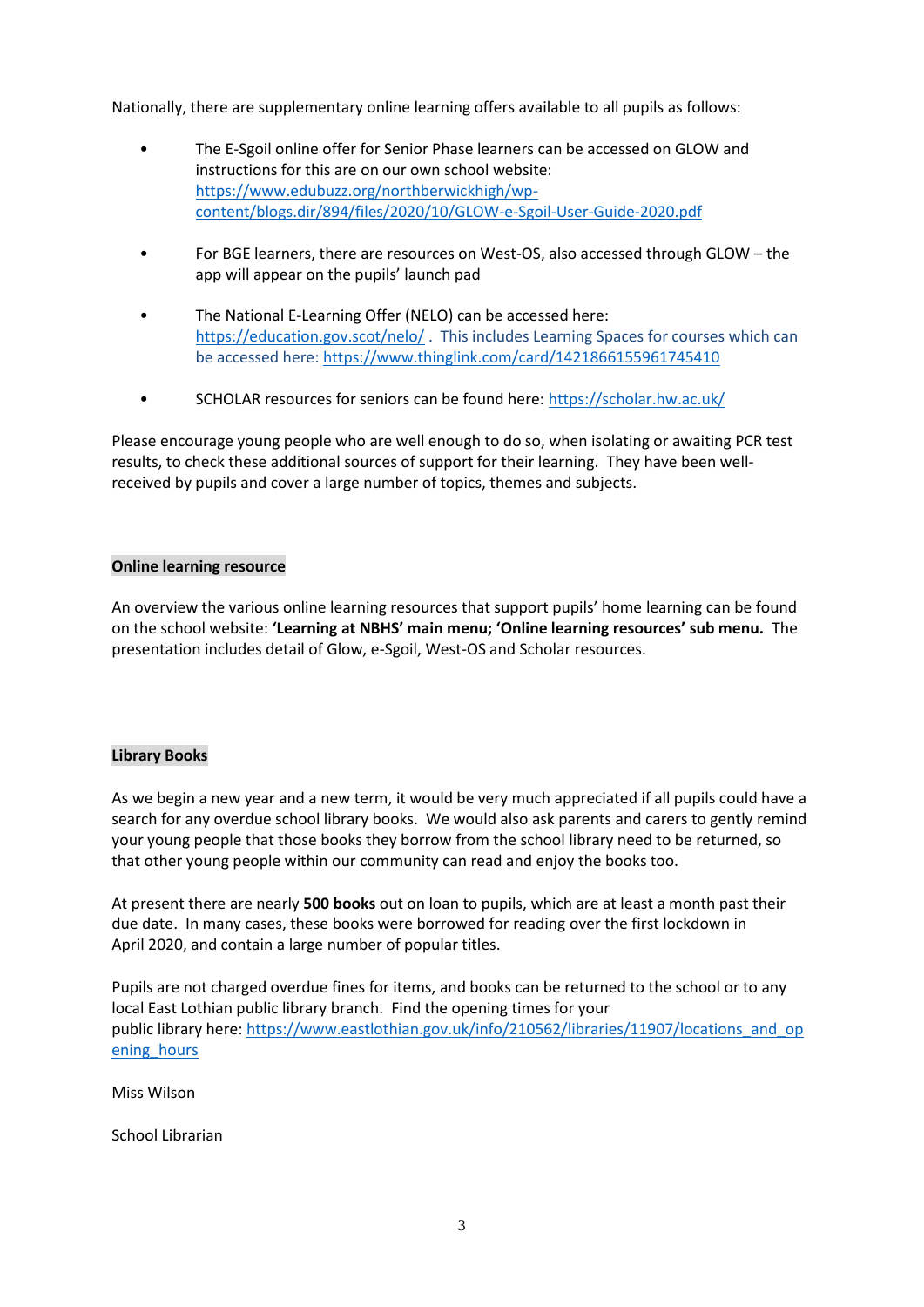## **S6 Employability**

#### **Employability talk Monday 10 January 2022 4pm**

We are now in 2022 and you leave school in just a few months! For those of you not applying to University it is important to start thinking about applying for jobs, apprenticeships or college. To do this you need to know where to look. This talk will show you the relevant websites for all kinds of job vacancies and apprenticeships and give you information on what you need to be doing right now!! I can answer any questions you have and let you know how to keep in contact the careers team so we can support you in your search.

It's not a long talk, just 30 minutes of your time is all it takes.

**Wendy Malcolm** Trainee Careers Adviser

#### **Careers**

**Mick Burns** Careers Adviser Email: [mick.burns@sds.co.uk](https://mail.elcschool.org.uk/owa/redir.aspx?C=fbGa3DGVrsUoQB2CnJP23eXwMGzxu7J1CtarT6dTOwkq_NlpJujXCA..&URL=mailto%3amick.burns%40sds.co.uk) **Mobile:** 07887 831454 Twitter: MickBurns2 Blog: [www.edubuzz.org/careers](http://www.edubuzz.org/careers)

#### **Employability talk Monday 10 January 2022 4pm**

If you are leaving school this year and looking for employment, training or apprenticeship vacancies please join us online via the Google Meet link in your S6 Google Classroom. If you are in S4 or S5 then please request the link from Mr Burges[s cburgess@edubuzz.org](mailto:cburgess@edubuzz.org) This session will introduce you to main websites you need to use to find suitable vacancies and will last about 20 to 30mins. Summer vacancies are advertised now so please come along and future sessions will include CV, applications and interview preparation.

#### **S2 Careers Talks**

With S2 option choice approaching we are delivering our careers talks to all S2 classes next week. The talk will be posted on the careers blog and form part of the PSE programme that will include accessing career resources for pupils and parents online at [www.myworldofwork.co.uk](http://www.myworldofwork.co.uk/)

#### **RETTIE vacancies**

If you want to be part of an ever-changing industry, playing a key role in shaping our future, whilst delivering the best possible service for our customers, then please have a look at our current vacancies. We commit to supporting opportunities to learn, grow and develop. Our values-led culture, and approach to inclusion and diversity, means we can all make a real difference together. More details [here](https://www.rettie.co.uk/pages/current-vacancies)

**Apprenticeship and vacancies for Edinburgh and Lothians** are updated weekly by our SDS Edinburgh colleagues at: [www.facebook.com/SDSEdinburgh](http://www.facebook.com/SDSEdinburgh/)

## **Portrait Artist of the Year 2021**

If you follow this little gem of a programme you will know that the winner's commission was to paint a portrait of musician, Nicola Benedetti. Well, a few years ago I managed to secure an interview with her while she was staying in Aberlady. I hope you find time to have a liste[n here](https://www.edubuzz.org/careers/2014/01/21/interview-with-nicola-benedetti/) and this podcast and transcript is aimed at all young people not just those interested in musical careers. By the way,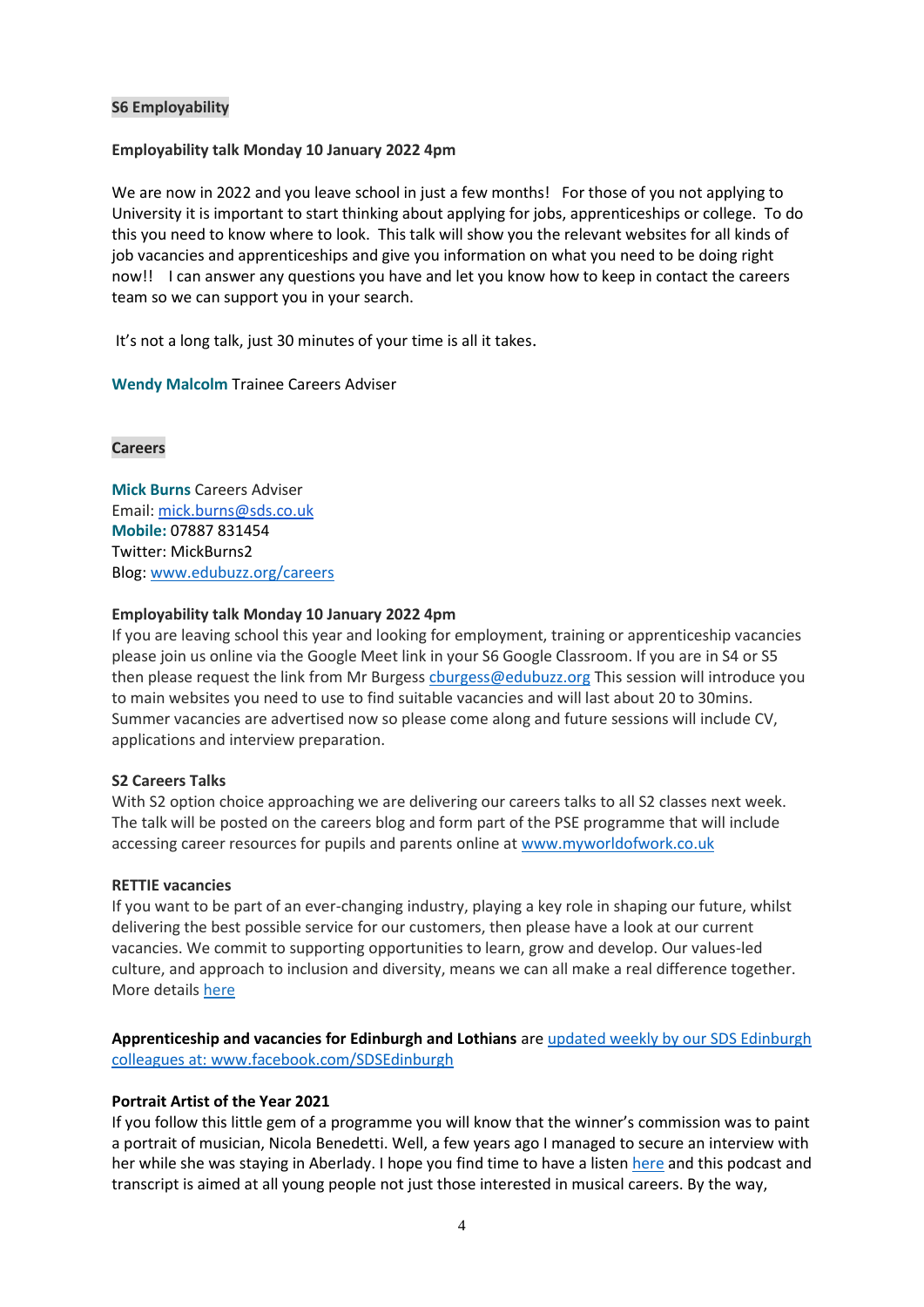Nicola had been rehearsing all day and still found time (10:30pm!) to talk about her career journey and influences!

# **Tarmac Dunbar vacancies** [here](https://www.edubuzz.org/careers/2021/12/16/tarmac-dunbar-vacancies/)

# **BBC Careers**

Ready to launch your career at the BBC? Whether you are a graduate, school leaver or looking for the opportunity to change your career, our new talent schemes could kick start your passion into a job that you love.

Details [here](https://www.edubuzz.org/careers/2021/12/12/bbc-careers/)

# **Parents Presentation**

You can access our presentation issued recently which covers (very quickly!) what we do at NBHS and links to our resources [here](https://www.edubuzz.org/careers/2021/11/30/10622/)

**S4-6 and considering college as an option?** The college preparation talks were delivered this week and you can view the presentation [here](https://www.edubuzz.org/careers/2021/11/18/applying-for-college-2022/) if you have any questions please email: [mick.burns@sds.co.uk](mailto:mick.burns@sds.co.uk) as soon as possible.

# **Edinburgh College January start courses** [here](https://www.edinburghcollege.ac.uk/courses/january-courses)

# **We're Podcasting again!**

I have added 2 podcasts from the Modern Languages Dept.

Find out about German Teaching Assistant Lisa's journey and how languages will feature in her future plan[s here](https://www.edubuzz.org/careers/2021/12/07/why-my-languages-are-important/)

After a long absence I am adding to our bank of interviews and this [one](https://www.edubuzz.org/careers/2021/11/18/using-languages-in-my-career/) features working and studying in languages/business/teaching

**AMEY, Morrisons, Leonardo, Form3, Atkins, Morrisons and Actelligent** are all offering Graduate Apprenticeships to school leavers. Degree level study and up to £20,500 salary, more information at [www.apprenticeship.scot](http://www.apprenticeship.scot/)

We have delivered two **S5 careers talks** to the whole year and you can view the content [here](https://www.edubuzz.org/careers/2021/10/28/s5-buzz-talk-november-part-2/) You will find the survey an interesting snapshot of their future plans!

**Graduate Apprenticeship** (work and study for a degree) vacancies in Engineering and Business at [www.apprenticeship.scot](http://www.apprenticeship.scot/)

# **BAE Systems apprenticeship recruitment** [here](https://www.edubuzz.org/careers/2021/11/04/bae-systems-apprenticeship-recruitment/)

# **Covid Mitigations**

The latest update to schools guidance from the Scottish Government came on **Wednesday 5th January**. This update reiterates that:

 Secondary pupils are encouraged to take a Lateral Flow test regularly – tests are being distributed more efficiently in school now, in accordance with the updated guidance; any young person is still able to request test kits at reception if that's easier for them.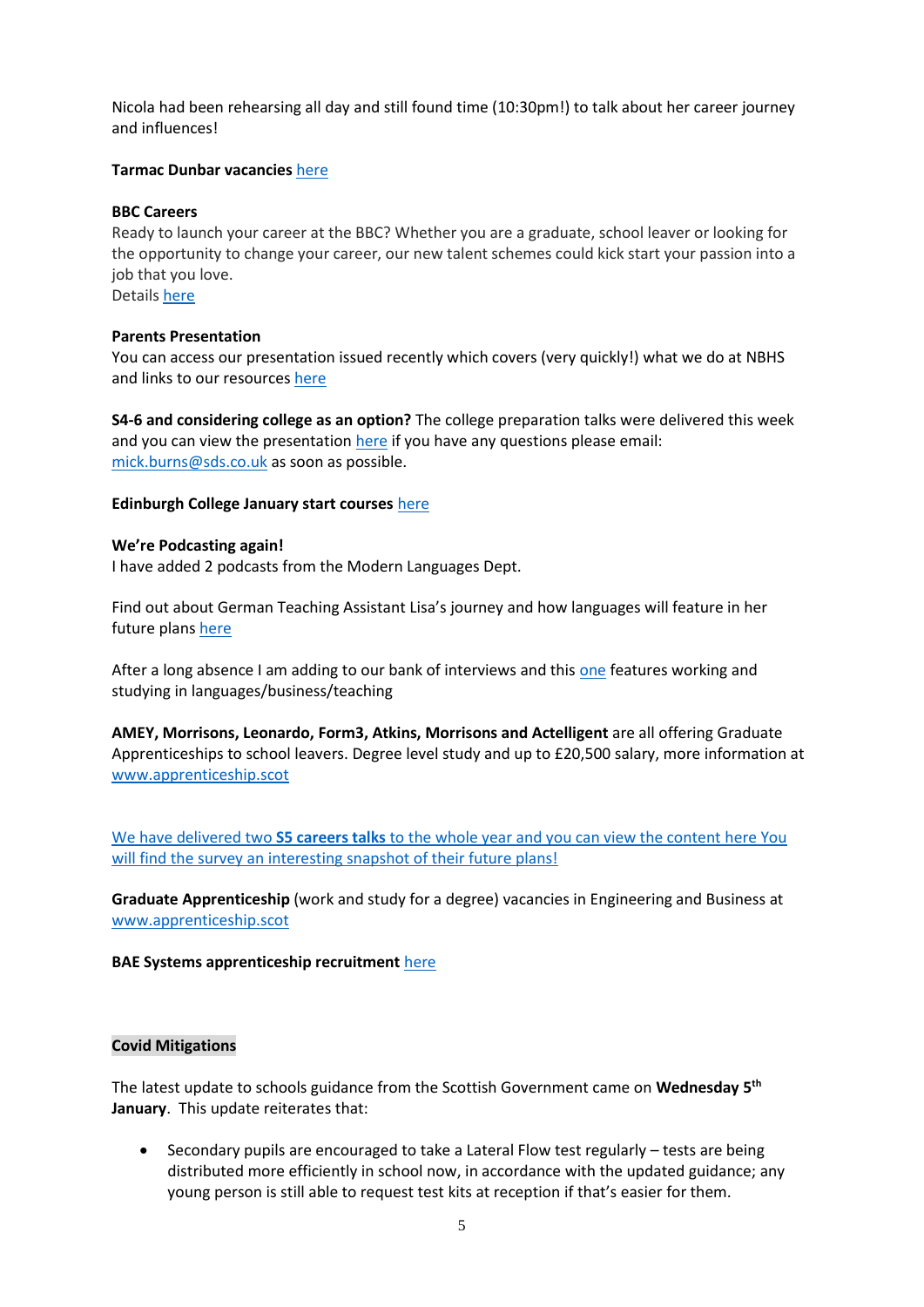- Face coverings remain a vital Covid mitigation. All young people and staff are encouraged to bring them from home and must wear them appropriately, unless exempt. (We are finding an increasing number of young people are expecting to pick up a mask at reception on a daily basis!)
- Hand hygiene remains important sanitiser is readily available in school.
- Distancing remains in place for pupils-teachers and adult-adult. For us at NBHS, something that really helps create smooth movement around school is our one way system – staff have been asked to remind pupils regularly to adhere to this.
- Ventilation is important too I realise some rooms are chilly at the moment and pupils and staff are more than welcome to dress warmly to compensate for this. We are able to monitor classroom temperatures to ensure no room is unreasonably cold.



# **Key Changes to Self-Isolation Guidance summary (6th January)**

# **As well as the information on the school website (link in HT message above), please find a shortened summary of the latest NHS Inform advice on self-isolation below:**

**Positive cases** are advised to self-isolate for 10 days. However, if the individual returns two consecutive negative LFD tests taken at least 24 hours apart with the first test no earlier than day 6 they may end isolation before the end of the 10 day period if they have no fever.

**Close contacts** who are fully vaccinated, having received 3 doses of the vaccination (plus 14 days) or are aged under 18 years and 4 months, can take daily LFD tests for 7 days instead of isolation - provided the tests are negative and they remains without symptoms. If someone has not received 3 doses of the vaccination, they will need to book a PCR test and even if this is a negative result, they will need to isolate for 10 days.

**Advice on confirmatory PCR tests** where people test positive on a lateral flow device (LFD) test they are now not advised to get a PCR test to confirm infection but